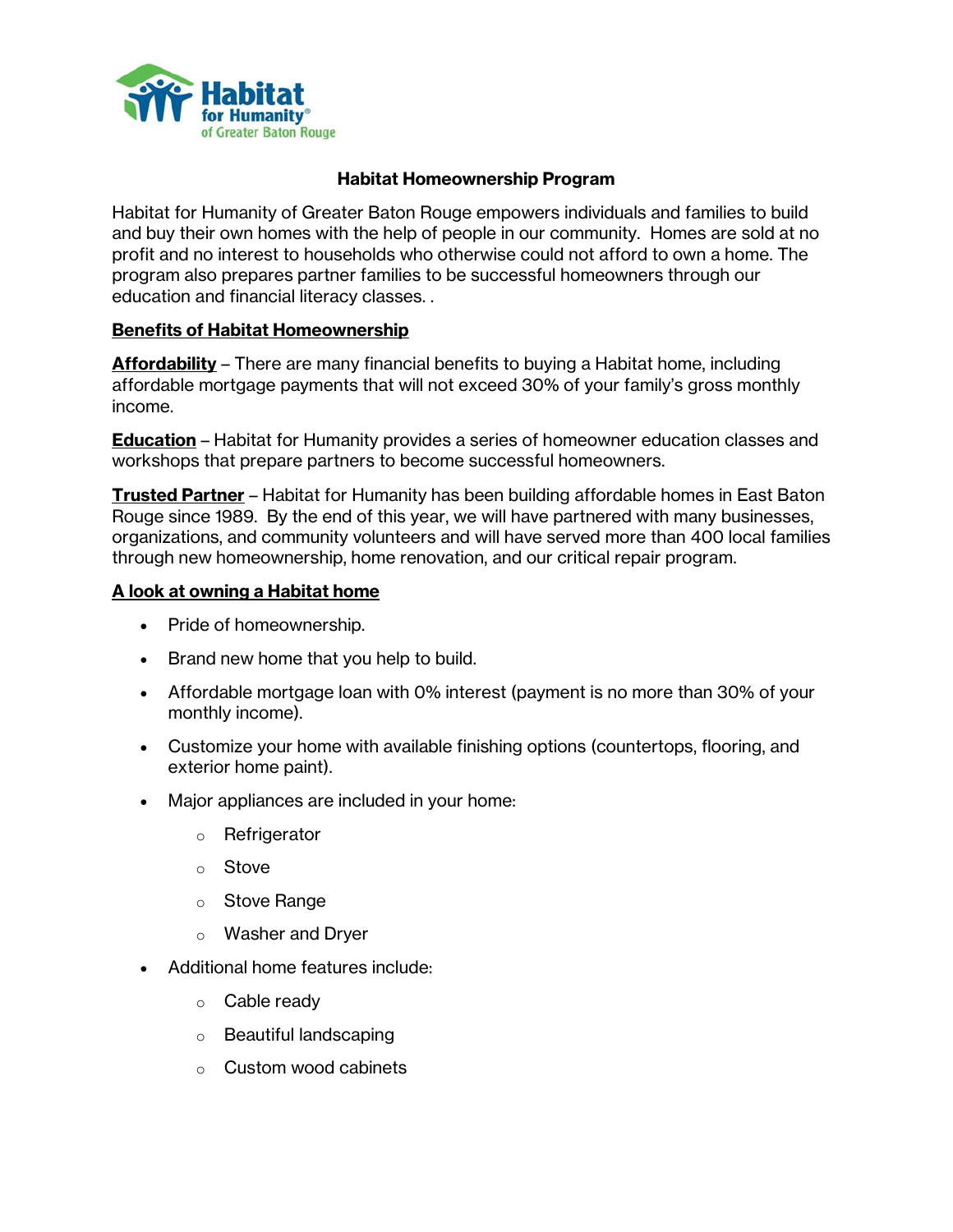

## **Habitat's Homeowner Selection Criteria**

You may be eligible to partner with Habitat for Humanity to buy a home through our homeownership program if you have lived or worked in the State of Louisiana for at least 1 year *and* you meet the following three sets of criteria:

- 1. **Need for Housing** (overcrowded, paying too much for rent, substandard living conditions, etc.).
- 2. **Willingness to Partner** (work sweat equity to help build home, attend homeowner education classes, save \$2,500 - \$3,000 towards closing costs (which includes 1st year's homeowner insurance).
- 3. **Ability to Pay** (low-income partners will pay affordable mortgage payments at amounts not to exceed 30% of their gross monthly income).

## **Need - Factors that demonstrate a need for housing:**

- Substandard living conditions (faulty electrical, plumbing, or cooling/heating systems, unsecure doors, and windows, etc).
- Overcrowded.
- Transitional housing (homeless shelter).
- Government subsidized housing (Section 8).
- Cost-burdened rent payment exceeds 30% of gross monthly income.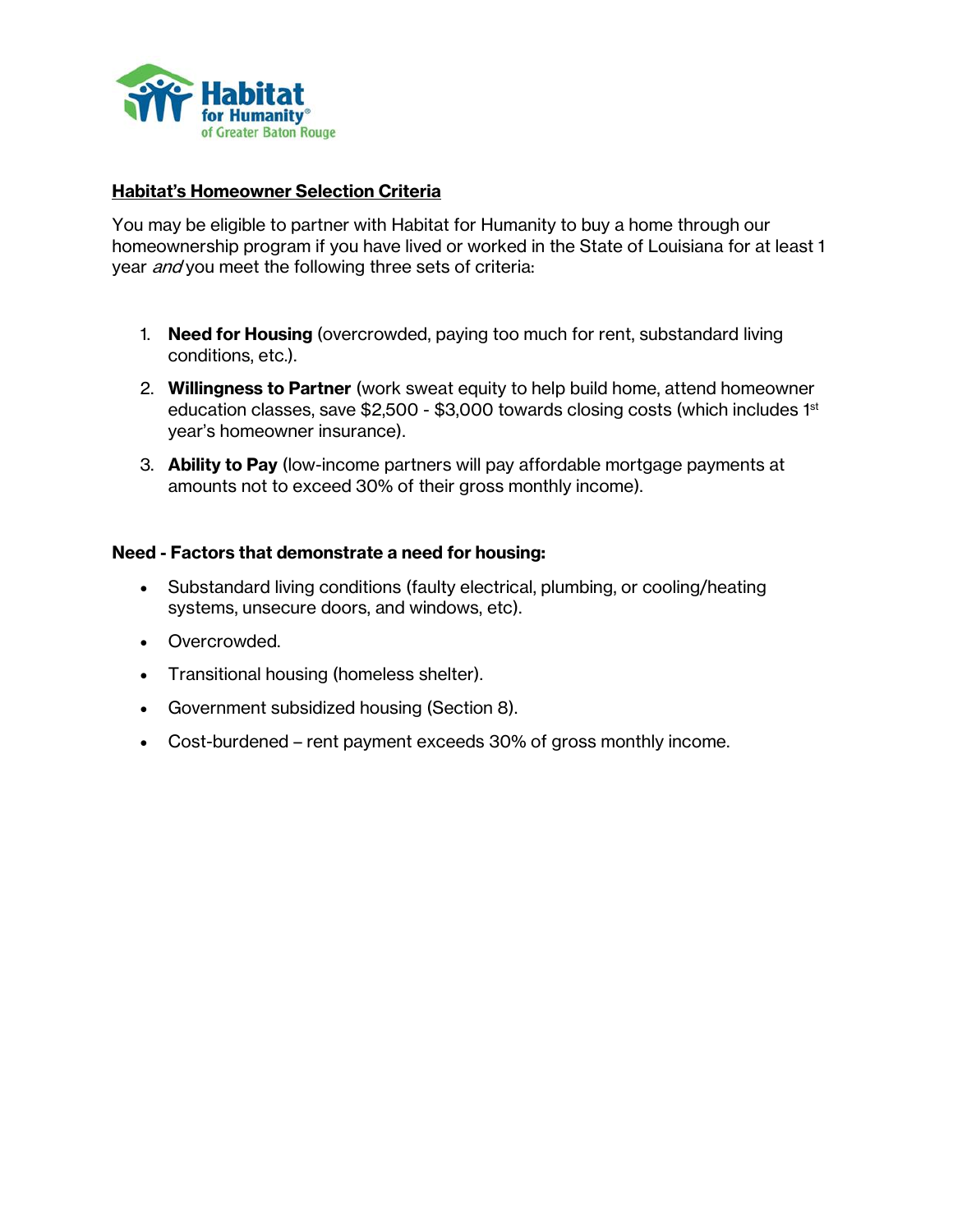

# **Ability to pay: Income & credit requirements:**

• You must meet the following income guidelines for your household size which cannot exceed 80% of the area median income for:

| # IN<br><b>HOUSEHOLD</b> | <b>MINIMUM YEARLY INCOME</b><br>(Gross) | <b>MAXIMUM YEARLY INCOME</b><br>(Gross) |
|--------------------------|-----------------------------------------|-----------------------------------------|
| $\mathbf{1}$             | \$16,802                                | \$49,784                                |
| $\overline{2}$           | \$19,202                                | \$56,896                                |
| 3                        | \$21,603                                | \$64,008                                |
| $\overline{4}$           | \$24,003                                | \$71,120                                |
| 5                        | \$25,923                                | \$76,810                                |
| 6                        | \$27,843                                | \$82,499                                |
| 7                        | \$29,764                                | \$88,189                                |
| 8                        | \$31,684                                | \$93,878                                |

\*HUD Requirements April 18, 2022

# **Calculating Income**

Our calculations are made using gross income and income must be:

- Verifiable
- Reliable
- Likely to last for the next 3 years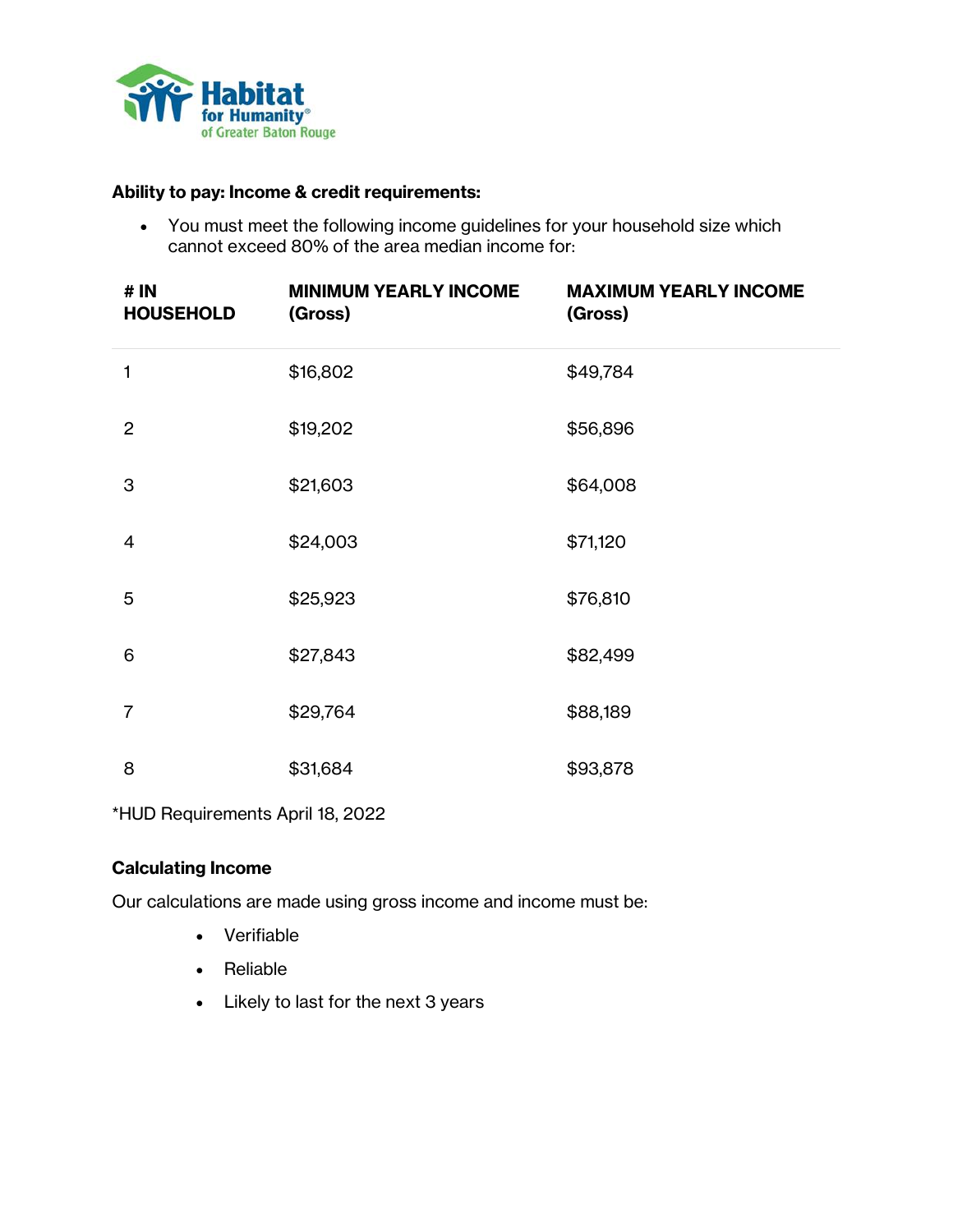

Sources of income that are considered include:

- Employment income must be 1 year continuous employment. If there has been a break in employment, must be on new job for 120 days before applying.
- Self-employment (2-year history must provide 2-years of Tax Returns and Profit and Loss statements).
- Disability income must be likely (and documented) to last for the next 3 years.
- Child support or Alimony must be likely (and documented) to last for the next 3 years.
- Social Security
- SSI must be likely (and documented) to last for the next 3 years.
- **Pension**
- Retirement

You must meet the debt-to-income ratios:

- The estimated mortgage payment must not be more than 30% of your gross monthly income.
- The total of your monthly revolving credit debt payments (including the estimated mortgage payment) cannot exceed 41% of your gross monthly income.

You must demonstrate an ability to meet credit obligations:

- You must have less than \$750 of non-medical debt or charge offs on your tri-merge credit report (Experian, Equifax, and TransUnion).
- Have no more than \$3,500 in medical debt.
- If there are no credit accounts on your credit report, documentation of three credit references will be required with no more than thirty days delinquent on at least two of these references.
- Have at least 4 years since bankruptcy has been discharged.
- Have at least a 4 year lapse after a home foreclosure.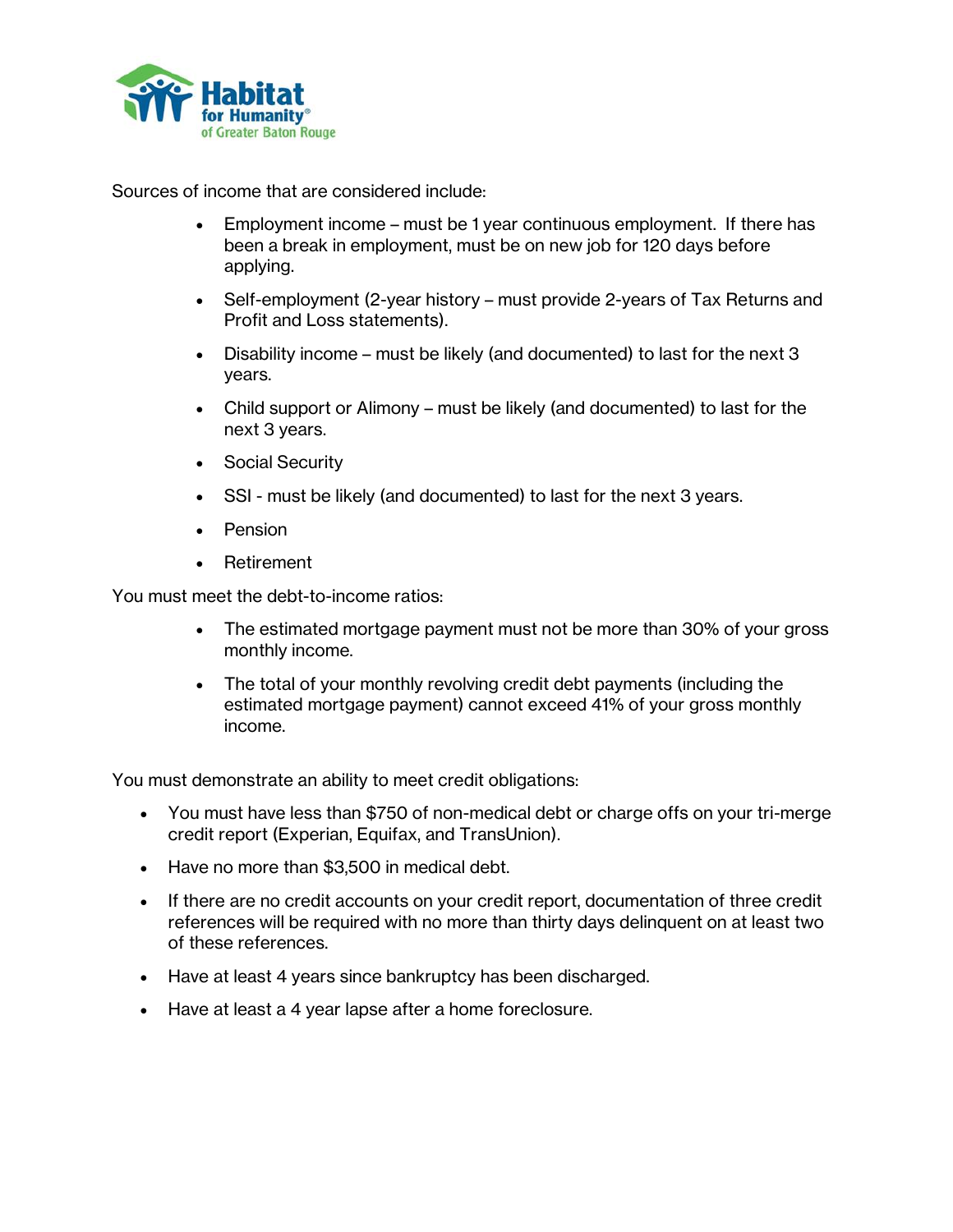

#### **Willingness to partner:**

- Once approved, you must be willing to complete sweat equity hours.
	- $\circ$  A minimum of 255 hours for a one-adult applicant household.
	- $\circ$  A minimum of 315 hours for a household with more than 1 adult.
- Once approved, you must complete homebuyer education classes
	- o All required classes
	- o Financial Literacy Series
	- o One-on-one Budget Classes
- Be a positive representative of yourself and of Habitat for Humanity on social media.
- Work with volunteers, sponsors, and donors.
- Be responsible for the maintenance of your home from the day you move in.
- Be responsible for repaying the mortgage loan in a timely manner so that other families can benefit from the homeownership program
- You must complete 20 sweat equity hours per month to remain in the program.

# **Where you can complete sweat equity hours:**

- Construction site
- Habitat for Humanity ReStores
- Administrative Office
- Speaking engagements (including interviews with media)
- Special events

We are committed to accommodate disabilities; everyone is invited to partner for affordable homeownership!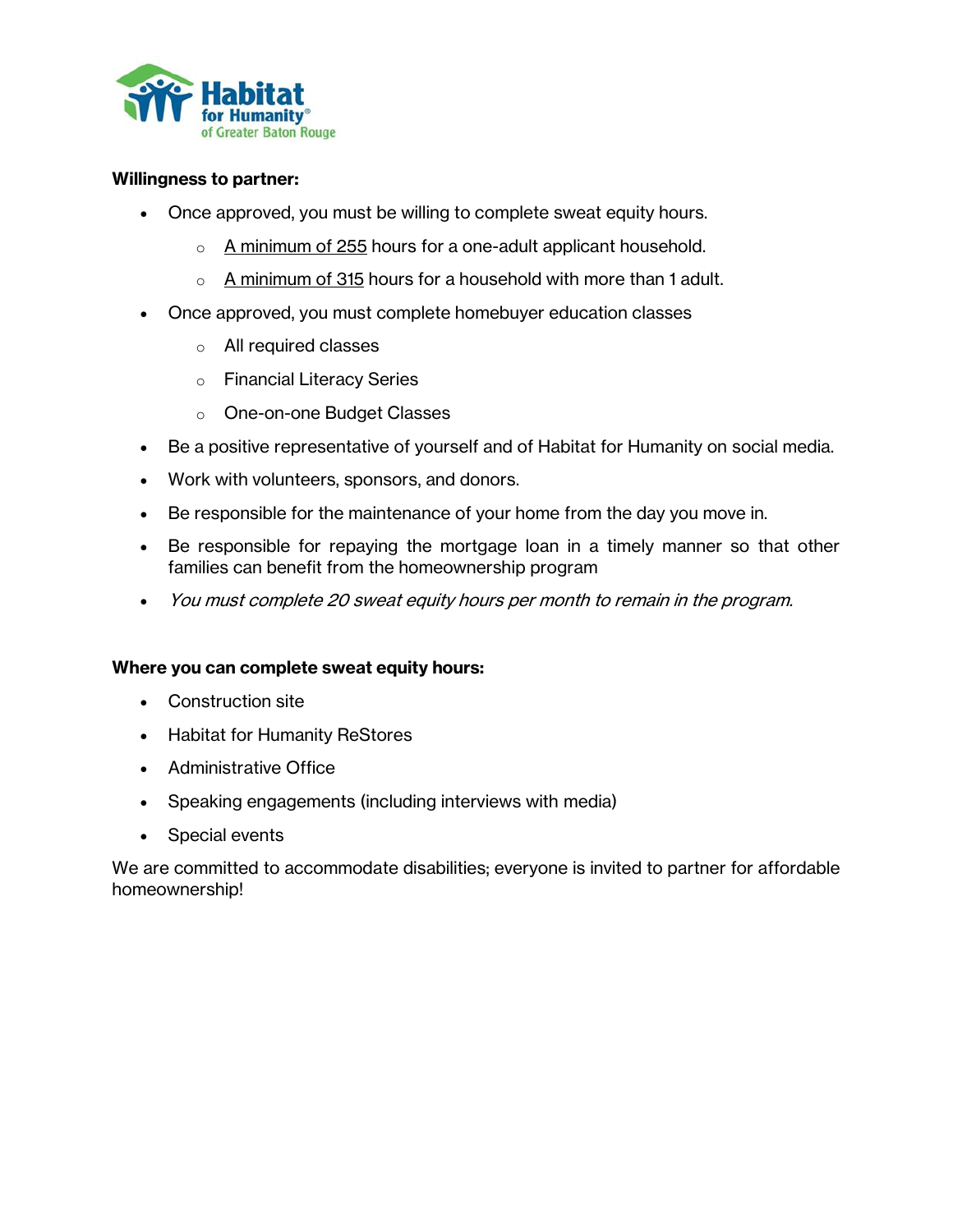

## **Selection into the Habitat program and building your home:**

Habitat for Humanity will build a limited number of homes each year. Habitat has a Selection Committee that performs the selection process to approve applicants into the homeownership program. To be selected as a Partner, you must be able to demonstrate the need for a home, be able to pay a mortgage as well as meet your existing financial obligations, and be willing to partner with Habitat for Humanity. If you are not selected to be a partner, you may reapply after 1 year of the date of your first application.

#### **How lots are matched with eligible homeowner candidates:**

Habitat for Humanity acquires land in a variety of ways. Habitat declines to build in flood zones, if at all possible, and land costs must be affordable in order to ensure an affordable home for the Habitat Partner.

Lot selections will be provided by the Family Services team. All Partners who do not accept the lot provided will be put at the bottom of the eligible Partner list and must accept the next lot offered to them.

You will be provided a construction schedule for your build and you must agree to be present at each build day, including your home blessing and your home dedication. You must be in attendance on build days on your home even if you have completed all of your required sweat equity hours.

Once you have signed your property offer letter, you will not be able to make changes in the number of bedrooms to the home or make changes in your color selections. You will have plenty of time to be sure of your choices prior to signing your property offer agreement.

#### **Completing the Habitat homeownership application process:**

We know that buying a home can be overwhelming! That is why we pledge to be available every step of the way and we will ensure you have the tools you need in order to be successful in buying and maintaining your Habitat home.

If you determine that you meet all criteria for approval, please register for a Homeward Bound Orientation meeting by emailing [candi@habitatbrla.org.](mailto:candi@habitatbrla.org)

You will be provided a full application packet at the end of the orientation meeting which you must complete and submit within 30 days. If you need an additional 30-day extension, please make your request to the contact person provided to you.

It is important for you to understand that you will be applying for a **mortgage loan**. We must be able to verify your income and you must remain financially able to purchase a home throughout the program. In addition, your credit situation must remain eligible for a mortgage loan. Habitat for Humanity will ensure you understand income and credit requirements for your unique situation once you are approved as a Partner.